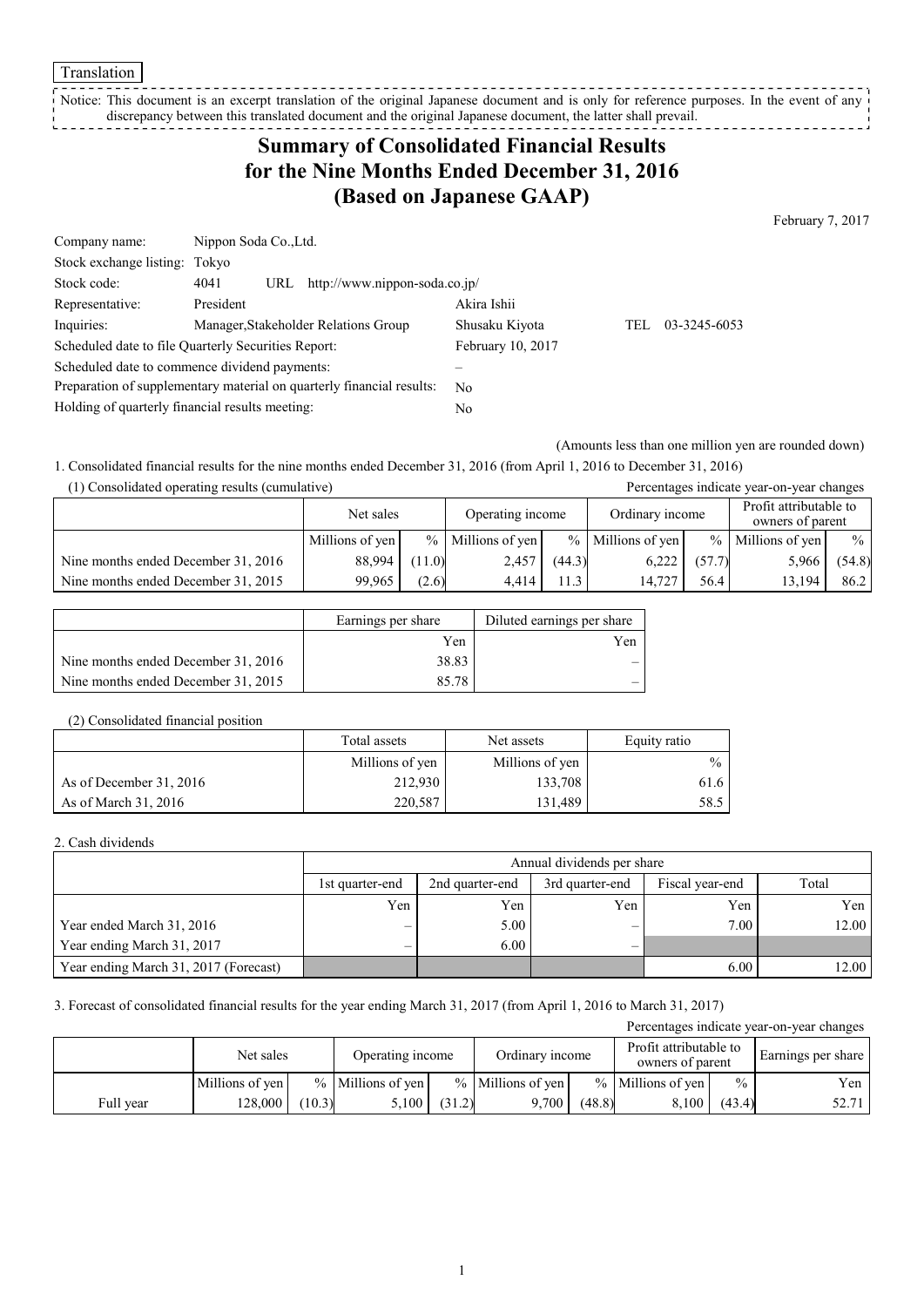| 4. Notes                                                                                                                                                                         |  |                                                        |     |                    |  |  |
|----------------------------------------------------------------------------------------------------------------------------------------------------------------------------------|--|--------------------------------------------------------|-----|--------------------|--|--|
| (1) Changes in significant subsidiaries during the nine months ended December 31, 2016<br>(changes in specified subsidiaries resulting in the change in scope of consolidation): |  | No                                                     |     |                    |  |  |
| (2) Application of special accounting methods for preparing quarterly consolidated financial statements:                                                                         |  | N <sub>0</sub>                                         |     |                    |  |  |
| (3) Changes in accounting policies, changes in accounting estimates, and restatement of prior period financial statements                                                        |  |                                                        |     |                    |  |  |
| Changes in accounting policies due to revisions to accounting standards and other regulations:                                                                                   |  |                                                        | Yes |                    |  |  |
| Changes in accounting policies due to other reasons:                                                                                                                             |  | N <sub>0</sub>                                         |     |                    |  |  |
| Changes in accounting estimates:                                                                                                                                                 |  | Yes                                                    |     |                    |  |  |
| Restatement of prior period financial statements:                                                                                                                                |  |                                                        |     |                    |  |  |
| (4) Number of issued shares (common shares)                                                                                                                                      |  |                                                        |     |                    |  |  |
| Total number of issued shares at the end of the period (including treasury shares)                                                                                               |  |                                                        |     |                    |  |  |
| As of December 31, 2016<br>155,636,535 shares   As of March 31, 2016                                                                                                             |  |                                                        |     | 155,636,535 shares |  |  |
| Number of treasury shares at the end of the period                                                                                                                               |  |                                                        |     |                    |  |  |
| As of March 31, 2016<br>As of December 31, 2016<br>4,719,322 shares                                                                                                              |  |                                                        |     | 30,307 shares      |  |  |
| Average number of shares during the period (cumulative from the beginning of the fiscal year)                                                                                    |  |                                                        |     |                    |  |  |
| Nine months ended December 31, 2016                                                                                                                                              |  | 153,665,609 shares Nine months ended December 31, 2015 |     | 153,814,409 shares |  |  |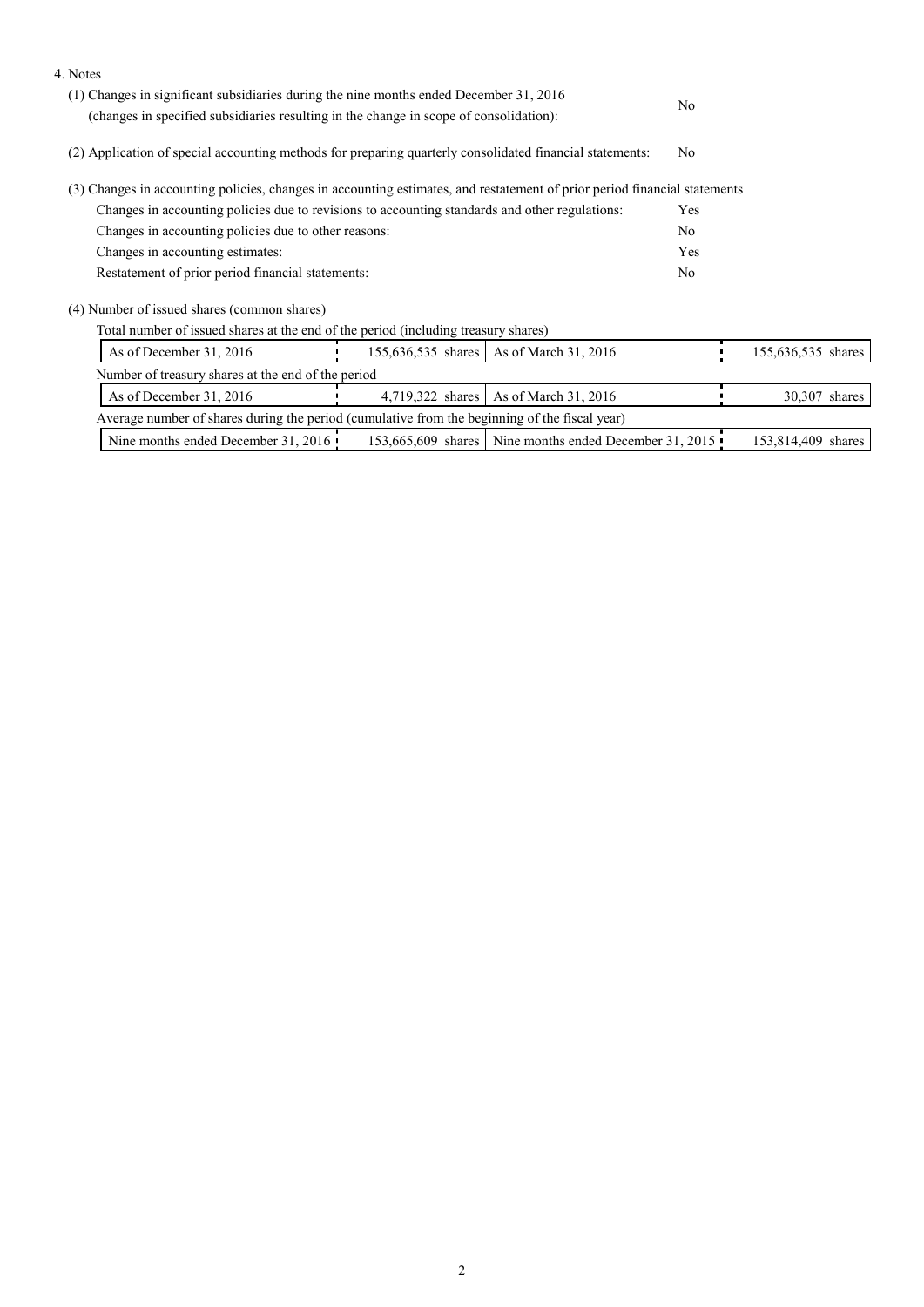# **Quarterly consolidated financial statements**

**Consolidated balance sheets** 

|                                        |                      | (Millions of yen)       |
|----------------------------------------|----------------------|-------------------------|
|                                        | As of March 31, 2016 | As of December 31, 2016 |
| Assets                                 |                      |                         |
| Current assets                         |                      |                         |
| Cash and deposits                      | 14,517               | 35,348                  |
| Notes and accounts receivable - trade  | 42,790               | 32,718                  |
| Inventories                            | 27,913               | 32,105                  |
| Deferred tax assets                    | 2,001                | 1,435                   |
| Other                                  | 2,974                | 3,990                   |
| Allowance for doubtful accounts        | (214)                | (185)                   |
| Total current assets                   | 89,982               | 105,414                 |
| Non-current assets                     |                      |                         |
| Property, plant and equipment          |                      |                         |
| Buildings and structures, net          | 17,079               | 16,498                  |
| Machinery, equipment and vehicles, net | 18,076               | 17,916                  |
| Tools, furniture and fixtures, net     | 1,626                | 1,661                   |
| Land                                   | 15,341               | 15,333                  |
| Leased assets, net                     | 286                  | 229                     |
| Construction in progress               | 1,144                | 2,206                   |
| Total property, plant and equipment    | 53,553               | 53,845                  |
| Intangible assets                      |                      |                         |
| Goodwill                               | 939                  | 762                     |
| Other                                  | 1,140                | 916                     |
| Total intangible assets                | 2,079                | 1,679                   |
| Investments and other assets           |                      |                         |
| Investment securities                  | 63,096               | 39,504                  |
| Net defined benefit asset              | 7,030                | 7,494                   |
| Deferred tax assets                    | 2,319                | 2,272                   |
| Other                                  | 2,623                | 2,752                   |
| Allowance for doubtful accounts        | (98)                 | (33)                    |
| Total investments and other assets     | 74,971               | 51,990                  |
| Total non-current assets               | 130,605              | 107,516                 |
| Total assets                           | 220,587              | 212,930                 |
|                                        |                      |                         |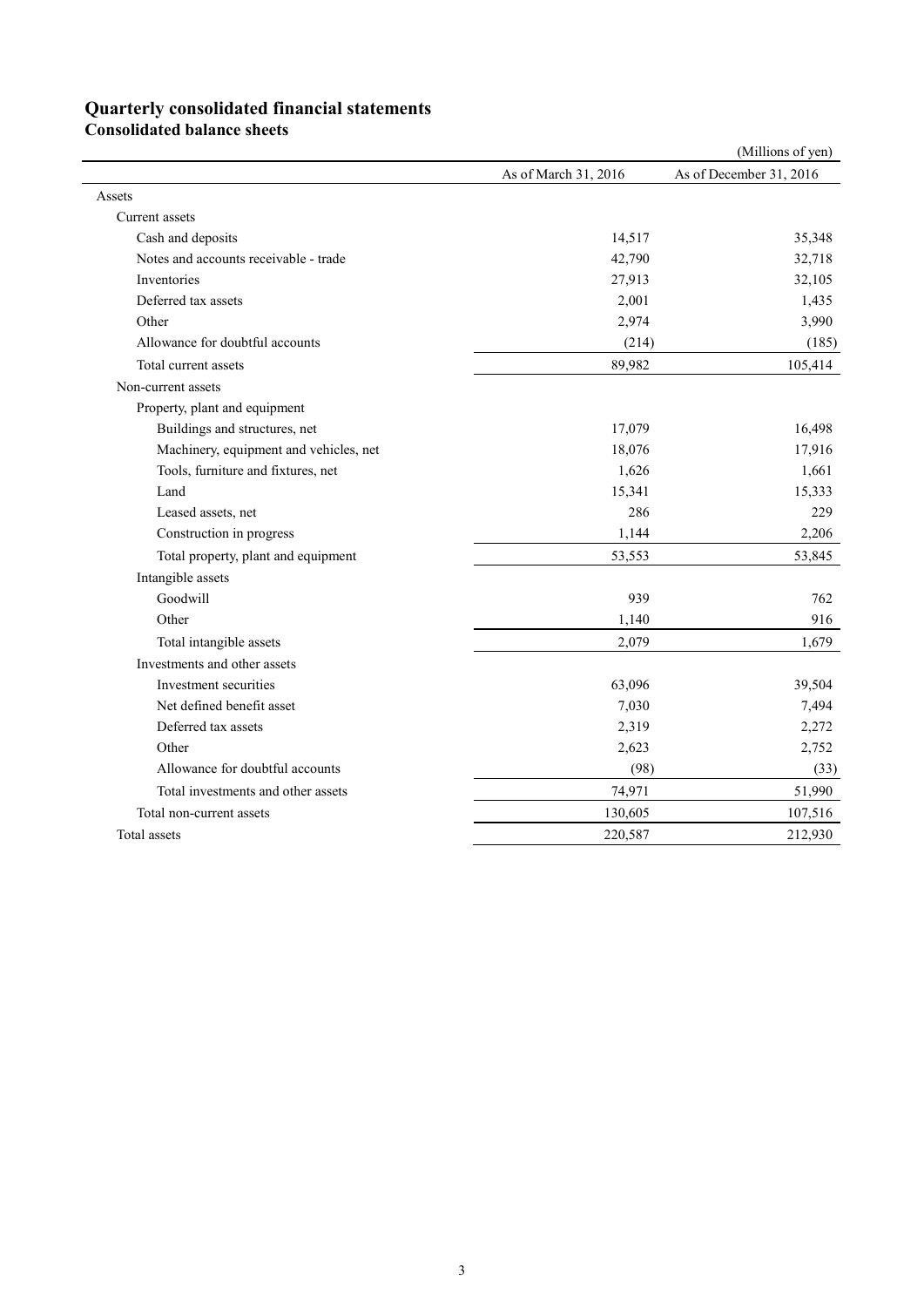|                                                       |                      | (Millions of yen)       |
|-------------------------------------------------------|----------------------|-------------------------|
|                                                       | As of March 31, 2016 | As of December 31, 2016 |
| Liabilities                                           |                      |                         |
| Current liabilities                                   |                      |                         |
| Notes and accounts payable - trade                    | 14,670               | 17,623                  |
| Electronically recorded obligations - operating       | 3,376                | 2,094                   |
| Short-term loans payable                              | 35,712               | 31,356                  |
| Income taxes payable                                  | 905                  | 252                     |
| Provision for bonuses                                 | 3,449                | 947                     |
| Other                                                 | 5,897                | 6,478                   |
| Total current liabilities                             | 64,011               | 58,752                  |
| Non-current liabilities                               |                      |                         |
| Long-term loans payable                               | 14,019               | 9,426                   |
| Deferred tax liabilities                              | 5,251                | 4,801                   |
| Net defined benefit liability                         | 2,564                | 2,545                   |
| Provision for environmental measures                  | 322                  | 806                     |
| Other                                                 | 2,928                | 2,889                   |
| Total non-current liabilities                         | 25,086               | 20,469                  |
| <b>Total liabilities</b>                              | 89,097               | 79,222                  |
| Net assets                                            |                      |                         |
| Shareholders' equity                                  |                      |                         |
| Capital stock                                         | 29,166               | 29,166                  |
| Capital surplus                                       | 29,359               | 29,359                  |
| Retained earnings                                     | 64,806               | 68,774                  |
| Treasury shares                                       | (20)                 | (2,228)                 |
| Total shareholders' equity                            | 123,311              | 125,071                 |
| Accumulated other comprehensive income                |                      |                         |
| Valuation difference on available-for-sale securities | 4,605                | 7,273                   |
| Deferred gains or losses on hedges                    | (166)                | (247)                   |
| Foreign currency translation adjustment               | 1,525                | (903)                   |
| Remeasurements of defined benefit plans               | (291)                | (112)                   |
| Total accumulated other comprehensive income          | 5,672                | 6,010                   |
| Non-controlling interests                             | 2,505                | 2,626                   |
| Total net assets                                      | 131,489              | 133,708                 |
| Total liabilities and net assets                      | 220,587              | 212,930                 |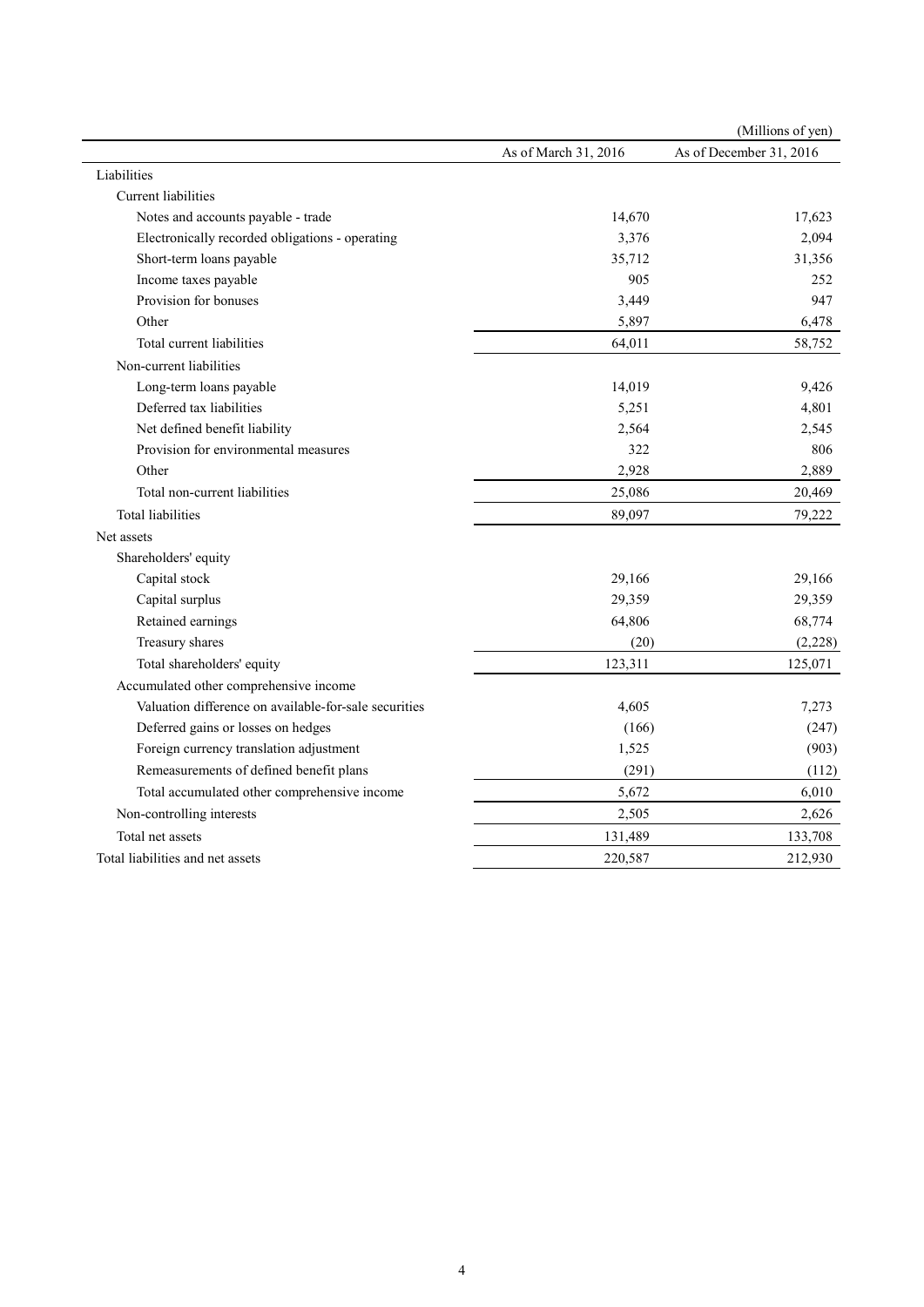### **Consolidated statements of income (cumulative) and consolidated statements of comprehensive income (cumulative)**

**Consolidated statements of income (cumulative)**

|                                                               |                   | (Millions of yen) |
|---------------------------------------------------------------|-------------------|-------------------|
|                                                               | Nine months ended | Nine months ended |
|                                                               | December 31, 2015 | December 31, 2016 |
| Net sales                                                     | 99,965            | 88,994            |
| Cost of sales                                                 | 75,228            | 66,993            |
| Gross profit                                                  | 24,736            | 22,000            |
| Selling, general and administrative expenses                  | 20,321            | 19,543            |
| Operating income                                              | 4,414             | 2,457             |
| Non-operating income                                          |                   |                   |
| Interest income                                               | 3                 | 5                 |
| Dividend income                                               | 509               | 517               |
| Share of profit of entities accounted for using equity method | 9,647             | 3,530             |
| Other                                                         | 1,084             | 1,200             |
| Total non-operating income                                    | 11,245            | 5,253             |
| Non-operating expenses                                        |                   |                   |
| Interest expenses                                             | 378               | 299               |
| Provision for environmental measures                          | 17                | 514               |
| Other                                                         | 536               | 674               |
| Total non-operating expenses                                  | 932               | 1,488             |
| Ordinary income                                               | 14,727            | 6,222             |
| Extraordinary income                                          |                   |                   |
| Gain on change in equity                                      |                   | 907               |
| Gain on sales of investment securities                        | 509               | 261               |
| Gain on sales of non-current assets                           | 31                |                   |
| Other                                                         | 27                |                   |
| Total extraordinary income                                    | 569               | 1,169             |
| Extraordinary losses                                          |                   |                   |
| Loss on abandonment of non-current assets                     | 137               | 112               |
| Other                                                         | 49                | 24                |
| Total extraordinary losses                                    | 187               | 136               |
| Profit before income taxes                                    | 15,109            | 7,255             |
| Income taxes - current                                        | 665               | 2,245             |
| Income taxes - deferred                                       | 1,087             | (1,067)           |
| Total income taxes                                            | 1,753             | 1,178             |
| Profit                                                        | 13,356            | 6,077             |
| Profit attributable to non-controlling interests              | 161               | 110               |
| Profit attributable to owners of parent                       | 13,194            | 5,966             |